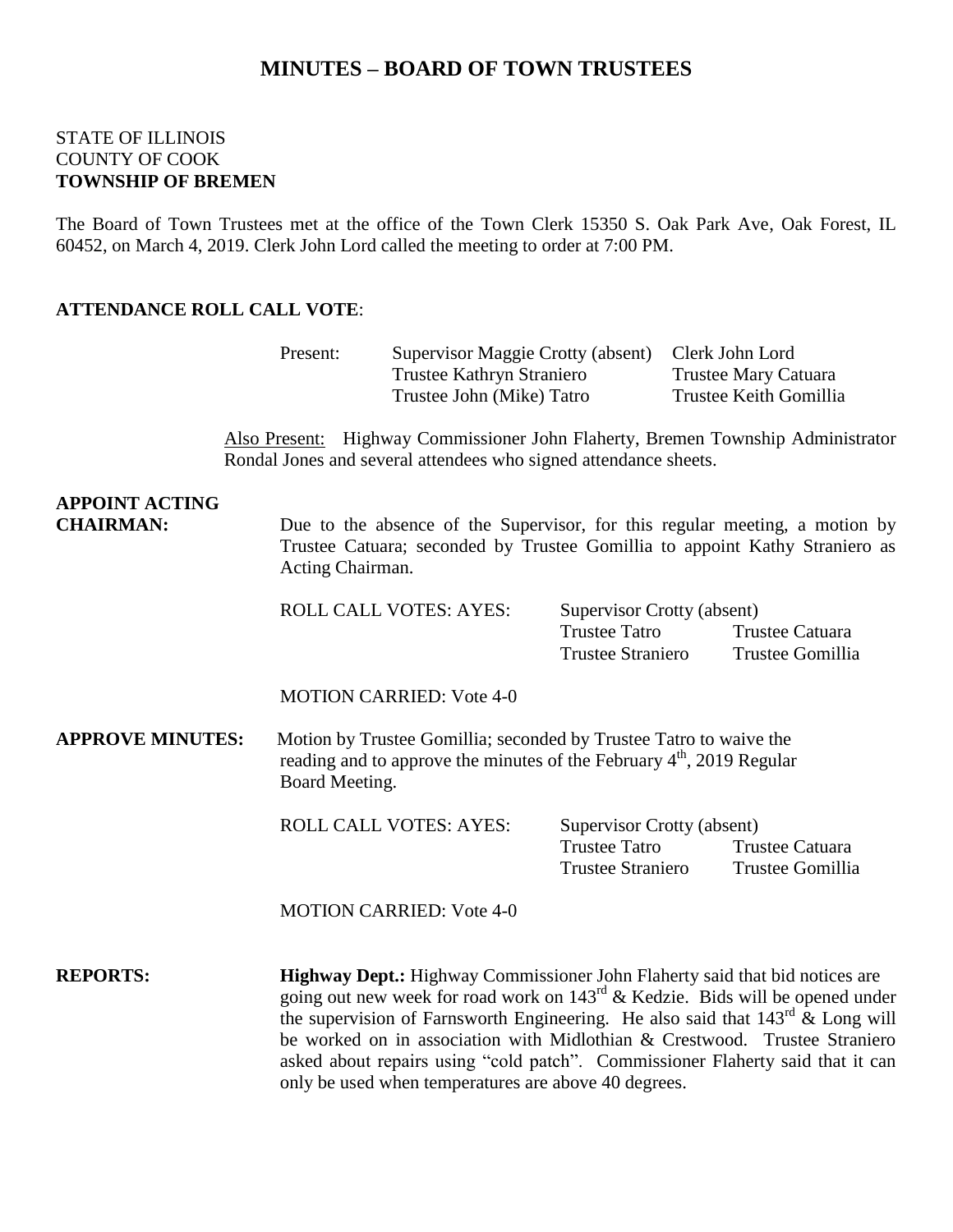# **MINUTES – BOARD OF TOWN TRUSTEES**

| <b>Assessor's Report: NONE</b> |  |  |
|--------------------------------|--|--|
|--------------------------------|--|--|

**Supervisor's Report:** NONE

| <b>OLD BUSINESS:</b> | <b>NONE</b> |
|----------------------|-------------|
|                      |             |

**NEW BUSINESS**: **NONE**

## **PRESENTATION OF BILLS:**

**CORP BILLS:** The following bills were audited by the Board for the General Corporate Fund in the amount of: **\$ 71,538.50**.

> Motion by Trustee Catuara; seconded by Trustee Tatro to approve payment of the General Corporate bills.

| ROLL CALL VOTES: AYES: | Supervisor Crotty (absent) |  |
|------------------------|----------------------------|--|
|                        |                            |  |

| Supervisor Crotty (absent) |                  |
|----------------------------|------------------|
| Trustee Tatro              | Trustee Catuara  |
| Trustee Straniero          | Trustee Gomillia |

MOTION CARRIED: Vote 4-0

## GA BILLS: The following bills were audited by the Board for the General Assistance Fund in the amount of: **\$ 11,070.32**.

Motion by Trustee Gomillia; seconded by Trustee Tatro to approve payment of the General Assistance bills:

| ROLL CALL VOTES: AYES: | Supervisor Crotty (absent) |                  |  |
|------------------------|----------------------------|------------------|--|
|                        | Trustee Tatro              | Trustee Catuara  |  |
|                        | <b>Trustee Straniero</b>   | Trustee Gomillia |  |

MOTION CARRIED: Vote 4-0

# **ROAD & BRIDGE**

**BILLS:** The following bills were audited by the Board for the Road & Bridge Fund in the amount of **\$ 31,473.54**.

> Motion by Trustee Tatro; seconded by Trustee Catuara to approve payment of the Road & Bridge bills: